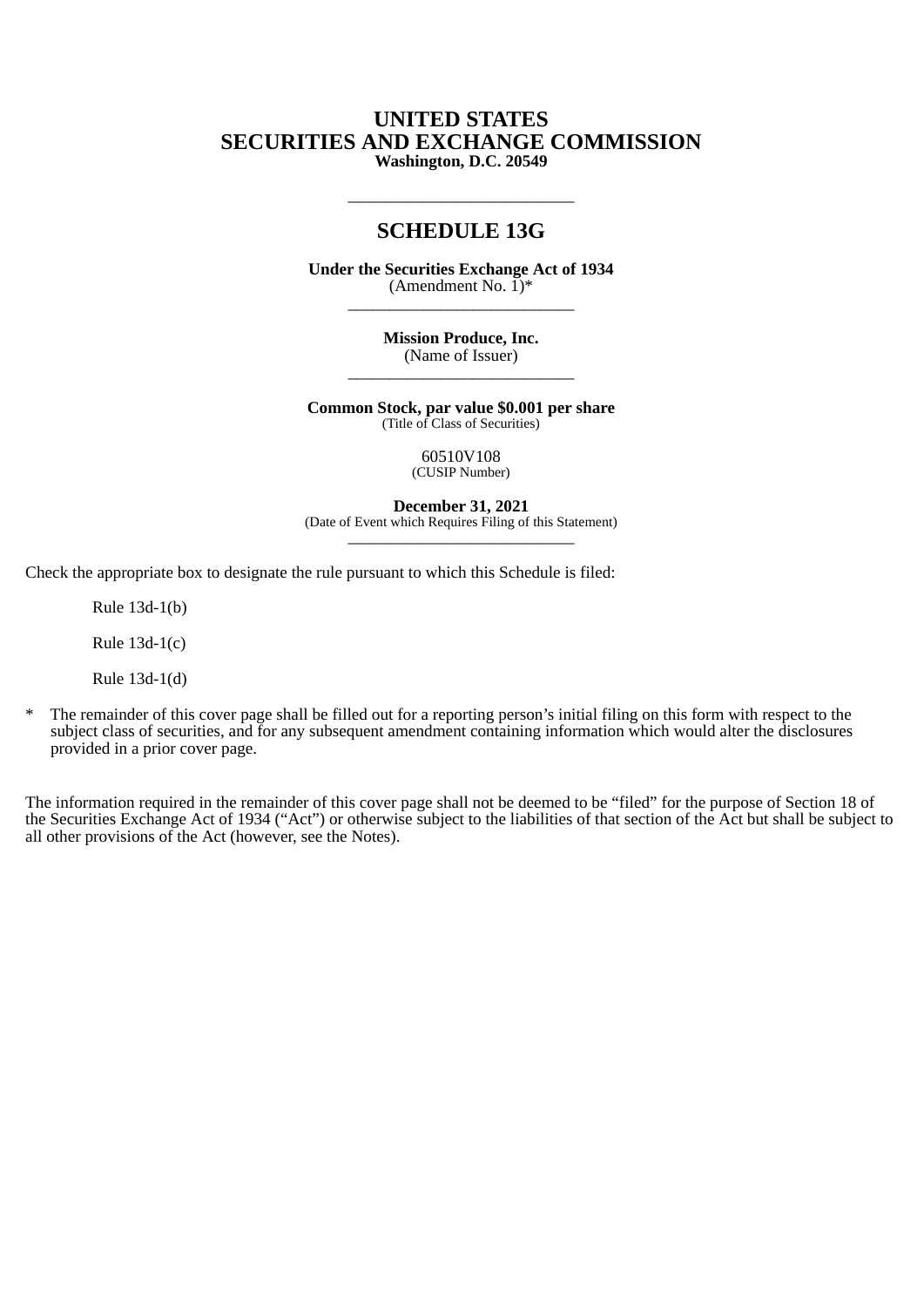|                                                                                    | CUSIP No.: 60510V108                                                                                                                                                                              |  |
|------------------------------------------------------------------------------------|---------------------------------------------------------------------------------------------------------------------------------------------------------------------------------------------------|--|
| 1.                                                                                 | Name of Reporting Person:                                                                                                                                                                         |  |
|                                                                                    | Stephen J. Barnard                                                                                                                                                                                |  |
| 2.                                                                                 | Check the Appropriate Box if a Member of Group (See Instructions):                                                                                                                                |  |
|                                                                                    | (a)                                                                                                                                                                                               |  |
|                                                                                    | (b)                                                                                                                                                                                               |  |
| 3.                                                                                 | SEC Use Only:                                                                                                                                                                                     |  |
| 4.                                                                                 | Citizenship or Place of Organization:                                                                                                                                                             |  |
|                                                                                    | <b>United States</b>                                                                                                                                                                              |  |
| Number of Shares<br><b>Beneficially Owned</b><br>By Each Reporting<br>Person With: | <b>Sole Voting Power:</b><br>5<br>1,189,807(1)<br>6.<br><b>Shared Voting Power:</b><br>5,146,122(2)<br>7. Sole Dispositive Power:<br>1,189,807(1)<br>8. Shared Dispositive Power:<br>5,146,122(2) |  |
| 9.                                                                                 | Aggregate Amount Beneficially Owned by Each Reporting Person:<br>6,335,929                                                                                                                        |  |
| 10.                                                                                | Check if the Aggregate Amount in Row (9) Excludes Certain Shares:                                                                                                                                 |  |
| 11.                                                                                | Percent of Class Represented By Amount In Row (9):                                                                                                                                                |  |
|                                                                                    | $9.0\%$ (3)                                                                                                                                                                                       |  |
| 12.                                                                                | Type of Reporting Person:                                                                                                                                                                         |  |
|                                                                                    | IN                                                                                                                                                                                                |  |
|                                                                                    |                                                                                                                                                                                                   |  |

(1) Represents 37 shares of common stock plus 1,189,770 shares of common stock subject to options held by Mr. Barnard that are exercisable within 60 days of 12/31/2021.

(2) Represents (A) 1,115,808 shares held of record by the Barnard Properties, LLC, (B) 2,009,557 shares of common stock held of record by the Shelly R. Barnard GT Trust, (C) 2,009,557 shares of common stock held of record by the Stephen J. Barnard GT Trust, as to which shares Mr. Barnard has shared control with his spouse, and (D) 11,200 shares held of record by the Barnard Family Trust. Mr. Barnard disclaims beneficial ownership of these shares, except to the extent of any pecuniary interest therein.

(3) Based on 70,631,525 outstanding shares of common stock as of 12/31/2021, plus the 1,189,770 options held by Mr. Barnard.

2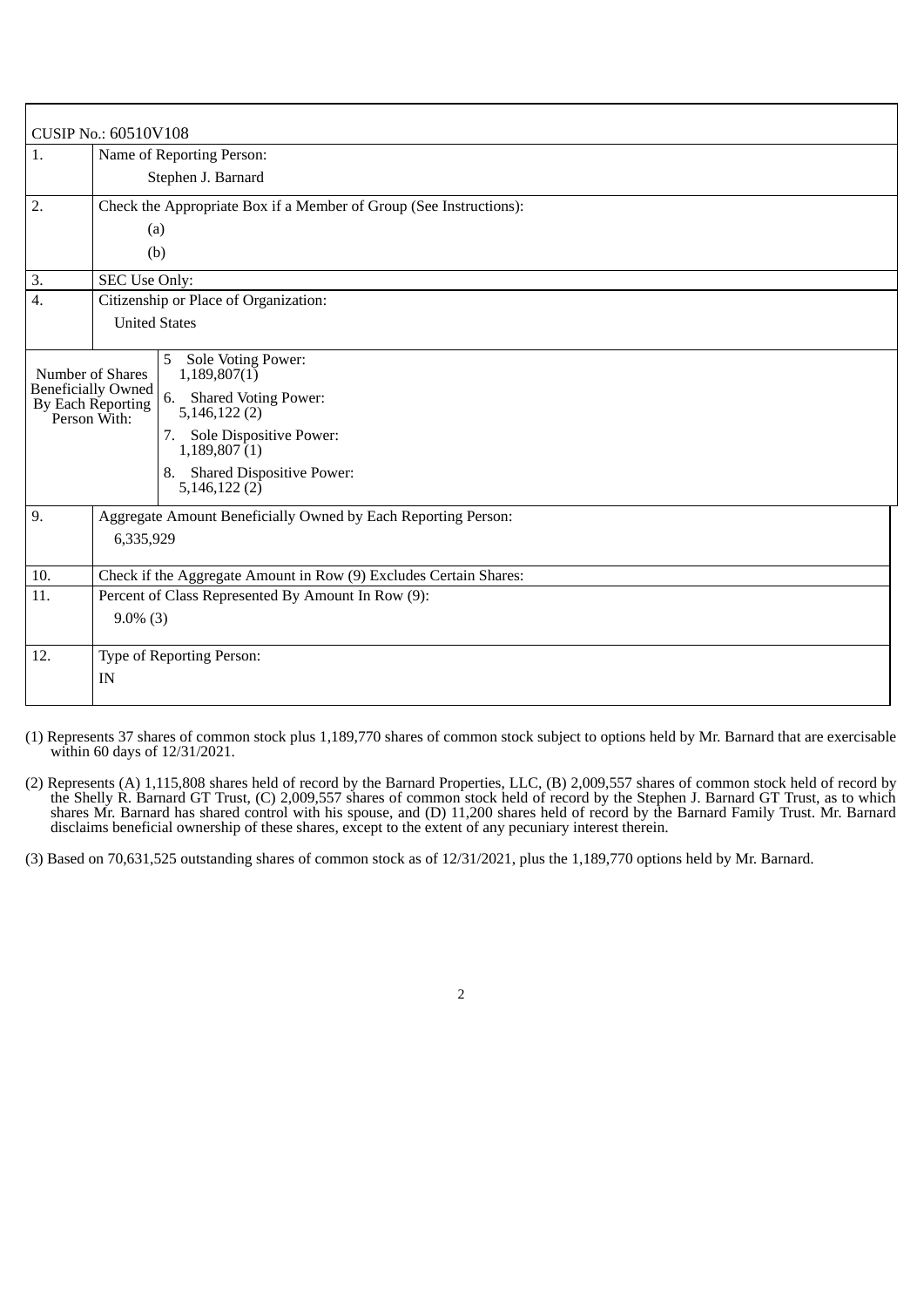## **Item 1. (a) Name of Issuer:**

Mission Produce, Inc.

#### **(b)** *Address of Issuer's Principal Executive Offices:*

2710 Camino Del Sol Oxnard, CA 93030

#### **Item 2. (a) Name of Person Filing:**

Stephen J. Barnard

## **(b)** *Address or Principal Business Office or, if none, Residence:*

2710 Camino Del Sol Oxnard, CA 93030

#### **(c)** *Citizenship or Place of Organization:*

U.S.A

### **(d)** *Title of Class of Securities:*

Common

## **(e)** *CUSIP Number:*

60510V108

#### Item 3. If this statement is filed pursuant to §§240.13d-1(b) or 240.13d-2(b) or (c), check whether the person filing is a:

Not applicable.

## **Item 4. Ownership:**

Provide the following information regarding the aggregate number and percentage of the class of securities of the issuer identified in Item 1.

| (a) | Amount beneficially owned:                                    | 6,335,929 |     |
|-----|---------------------------------------------------------------|-----------|-----|
| (b) | Percent of class:                                             | $9.0\%$   | (3) |
| (c) | Number of shares as to which such person has:                 |           |     |
|     | (i) Sole power to vote or to direct the vote:                 | 1,189,807 | (1) |
|     | (ii) Shared power to vote or to direct the vote:              | 5,146,122 | (2) |
|     | (iii) Sole power to dispose or to direct the disposition of:  | 1,189,807 | (1) |
|     | (iv) Shared power to dispose or to direct the disposition of: | 5,146,122 | (2) |
|     |                                                               |           |     |

(1) Represents 37 shares of common stock plus 1,189,770 shares of common stock subject to options held by Mr. Barnard that are exercisable within 60 days of 12/31/2021.

(2) Represents (A) 1,115,808 shares held of record by the Barnard Properties, LLC, (B) 2,009,557 shares of common stock held of record by the Shelly R. Barnard GT Trust, (C) 2,009,557 shares of common stock held of record by the Stephen J. Barnard GT Trust, as to which shares Mr. Barnard has shared control with his spouse, and (D) 11,200 shares held of record by the Barnard Family Trust. Mr. Barnard disclaims beneficial ownership of these shares, except to the extent of any pecuniary interest therein.

(3) Based on 70,631,525 outstanding shares of common stock as of 12/31/2021, plus the 1,189,770 options held by Mr. Barnard.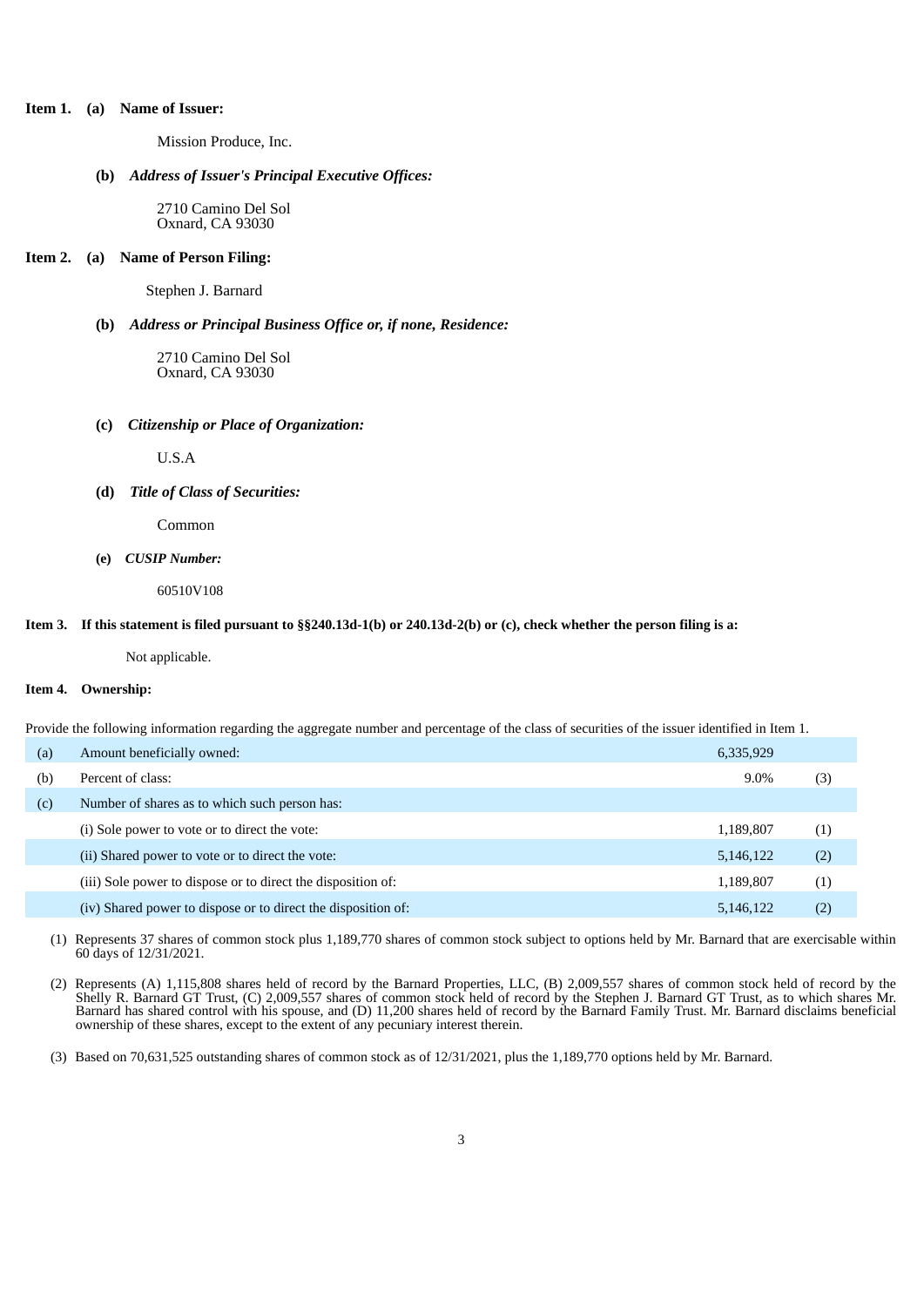## Ownership of Five Percent or less of a Class: Not applicable.

**Item 5. Ownership of More Than Five Percent on Behalf of Another Person:**

Not applicable.

Item 6. Identification and Classification of the Subsidiary Which Acquired the Security Being Reported on by the Parent Holding **Company or Control Person:**

Not applicable.

# **Item 7. Identification and Classification of Members of the Group:**

Not applicable.

## **Item 8. Notice of Dissolution of Group:**

Not applicable.

## **Item 9. Certifications:**

Not applicable.